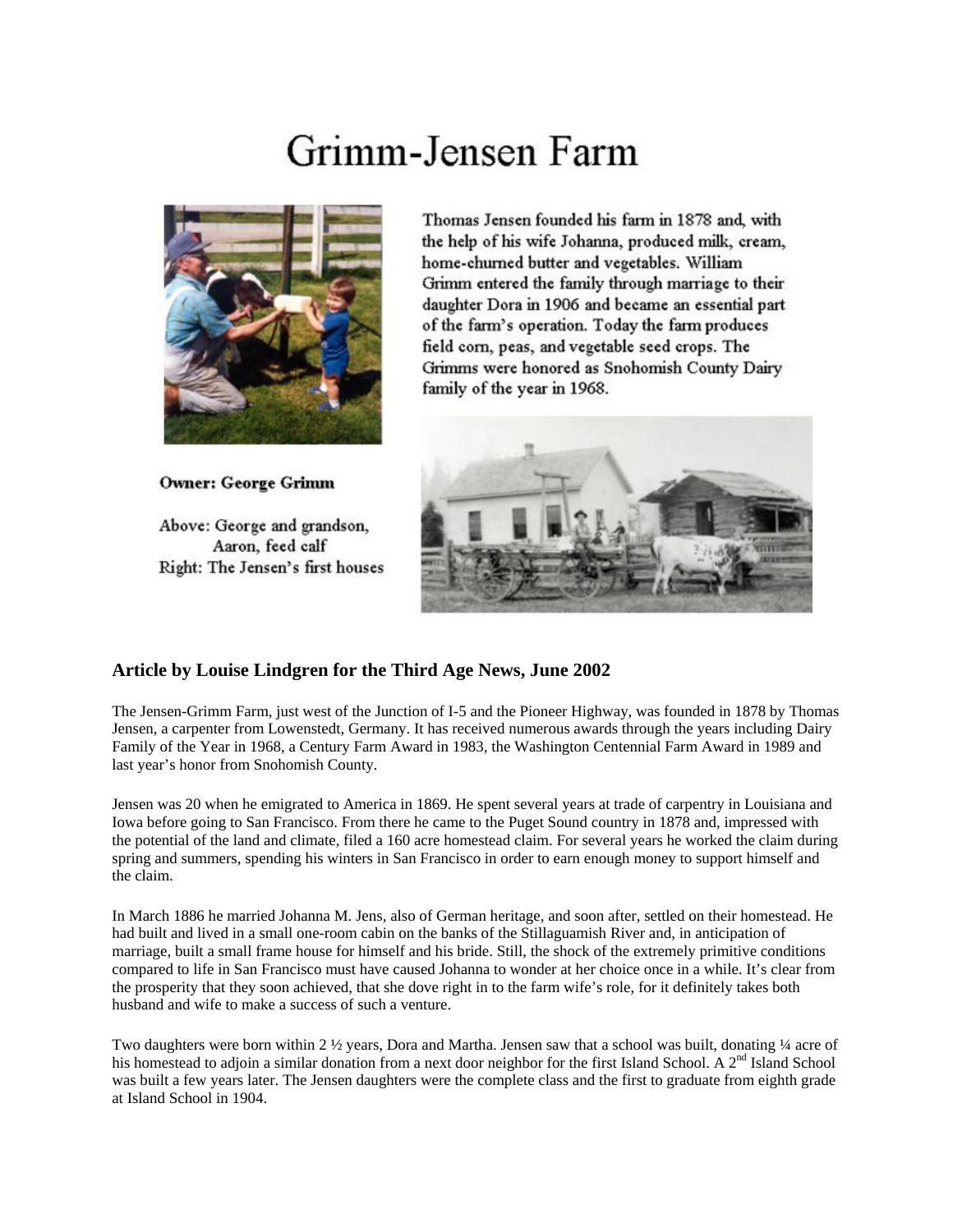Unknown to the Jensen family, but critical to its future was, a young fellow, William G. Grimm, from upstate New York who set out for Alaska, having heard tales of the gold to be found there. He worked his way across the country to Seattle where, in 1904, he had to stop to earn money for the rest of the trip. With no farming experience, he answered an ad in the paper to be the Jensen's farm hand. He must have been a quick learner, for after two years of Grimm's help, Jensen leased the north 80 acres to him.

It wasn't long before Jensen built a third large home on the south 80 acres across the Arlington-Silvana road which bisected the homestead. He and his wife planted pear and prune trees, lining both sides of the road. By 1906 the farm had grown to 200 acres with nearly a third under cultivation. Back then, all clearing was done by hand and there was a forest of stumps to pull out and burn. In addition to land-clearing, planting crops, and building a home, the Jensens had 50 head of cattle to care for, a team of oxen, and a horse for the girls to ride and to pull the family buggy.

Not only was Grimm learning about farming, but courting too, for in January 1907 Grimm married Dora Jensen and they began their married life in the same small frame house that Jensen had built for his San Francisco bride. Three years later, Will Grimm bought the 80 acres he had been leasing and built a large dairy barn, horse barn, pig shed, chicken house and other out-buildings. His dairy barn was equipped with one of the first milking machines in the county. He also built a large home to accommodate a family which eventually included six children.

In 1917 farmers of the valley experienced severe hardships in marketing and expanding their dairy products. Jensen was already active in the cooperative movement to solve agricultural problems, serving as president of the board of both the Silvana and Arlington cooperative stores. He had helped found the Arlington Creamery Association and served as president during the early 1900s. The Arlington Times reported, "In politics he often could count more enemies than friends, a very high recommendation in view of the fact that most of the ideas he favored have long since been enacted into law."

Inspired by his father-in-law's efforts, Grimm helped found the Snohomish County Dairymen's Assoc. (eventually named Darigold), and was elected to be its first president. Later he remembered, "They decided they needed a manager and talked me into taking it for a little while." A "little while" stretched from 1920-1946. Grimm laid down a couple of rules which have guided the Association ever since: make the best product it is possible to make and get the producer as much money as you can. A Darigold publication states, "The problems and pitfalls confronting a cooperative business would have discouraged most men, but not Will Grimm. He had the welfare of dairymen of all Snohomish County at stake and he refused to desert them in their time of need."

In 1924 Grimm decided it was impossible to be a full-time farmer and also serve as manager of the Dairymen's Association. Johanna Jensen had died in 1921, leaving her husband in failing health in the big house on the south eighty. Therefore in 1924, after selling the north eighty acres, Will and Dora Grimm and their five children moved across the road into the Jensen's home, where another girl was born to them. The patriarch of the family, Thomas Jensen, finally died in 1927.

Grimm spent hours driving forth and back to his office in Everett during the week. Before and after work and on weekends he continued the land-clearing on the forested clay-loam soil that Jensen had spent so many years on. The Evergreen Fair tabloid of August 1983 reported, "His children remember him rising at 4:00 a.m. in the summers to work among the stumps, then driving 20 miles to his office in Everett. Evenings, after dinner, he would be out among the stumps again through the remaining hours of daylight. They also remember being able to get out of doing the dishes in order to help with the setting and filing of saw teeth or turning the whetstone as their father sharpened the axes and other hand tools he used."

After retiring from the Dairy Association in 1946, Grimm continued digging out huge old stumps. He spent many hours making toys and trinkets from the long-buried stumps for his grandchildren's pleasure. In 1954 he finally made the long-deferred trip to Alaska with a friend, 50 years after he originally planned it.

The farm is now owned by Grimm's second son, George, who works with his son Bob to keep the farm producing field corn, peas, vegetable seed crops. Thomas and Johanna Jensen would be happy to know that their large house,